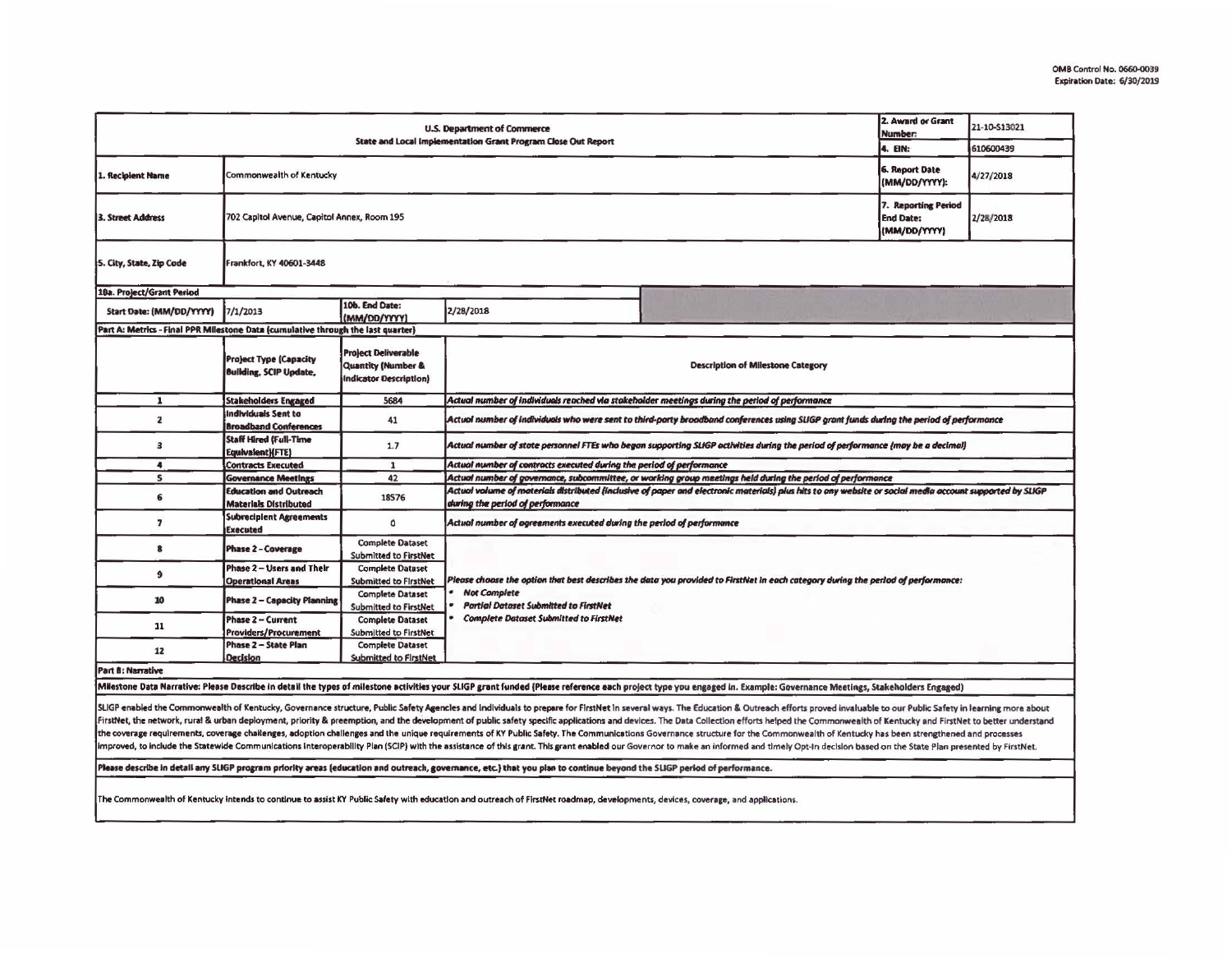| Data collection narrative: Please describe in detail the status of your SLIGP funded data collection activities.                                                                               |                                  |                      |                                            |                         |                      |                                                   |                                                                |                                          |
|------------------------------------------------------------------------------------------------------------------------------------------------------------------------------------------------|----------------------------------|----------------------|--------------------------------------------|-------------------------|----------------------|---------------------------------------------------|----------------------------------------------------------------|------------------------------------------|
| The Commonwealth of Kentucky has submitted a complete dataset to FirstNet.                                                                                                                     |                                  |                      |                                            |                         |                      |                                                   |                                                                |                                          |
| Please describe in detail any data collection activities you plan to continue beyond the SLIGP period of performance.                                                                          |                                  |                      |                                            |                         |                      |                                                   |                                                                |                                          |
| The Commonwealth of Kentucky plans to continue to assist our Public Safety with coverage concerns by documenting areas without coverage that should have coverage as defined by FirstNet/AT&T. |                                  |                      |                                            |                         |                      |                                                   |                                                                |                                          |
| Lessons Learned: Please share any lessons learned or best practices that your organization implemented during your SLIGP project.                                                              |                                  |                      |                                            |                         |                      |                                                   |                                                                |                                          |
| The use of Social Media greatly assisted the KYFirstNet team In getting information to our Public Safety.                                                                                      |                                  |                      |                                            |                         |                      |                                                   |                                                                |                                          |
| <b>Part C: Staffing</b>                                                                                                                                                                        |                                  |                      |                                            |                         |                      |                                                   |                                                                |                                          |
| Staffing Table - Please provide a summary of all positions funded by SLIGP.                                                                                                                    |                                  |                      |                                            |                         | Project(s) Assigned  |                                                   |                                                                |                                          |
| <b>Name</b>                                                                                                                                                                                    |                                  | FTE%                 |                                            |                         | Change               |                                                   |                                                                |                                          |
| <b>SWIC</b>                                                                                                                                                                                    |                                  | 70%                  | Provide Oversight of the SLIGP Project     |                         | No change            |                                                   |                                                                |                                          |
| Program Coordinator                                                                                                                                                                            |                                  | 100%                 | Provide Administrative Support             |                         |                      |                                                   |                                                                | No change                                |
|                                                                                                                                                                                                |                                  |                      |                                            |                         |                      |                                                   |                                                                |                                          |
|                                                                                                                                                                                                |                                  |                      |                                            |                         |                      |                                                   |                                                                |                                          |
|                                                                                                                                                                                                |                                  |                      |                                            |                         |                      |                                                   |                                                                |                                          |
| <b>Part D: Contracts and Funding</b>                                                                                                                                                           |                                  |                      |                                            |                         |                      |                                                   |                                                                |                                          |
| Subcontracts Table – include all subcontractors engaged during the period of performance. The totals from this table must equal the "Subcontracts Total" in your Budget Worksheet [            |                                  |                      |                                            |                         | <b>Type</b>          |                                                   | <b>Total Federal Funds</b>                                     | <b>Total Matching Funds</b>              |
| <b>Name</b>                                                                                                                                                                                    | <b>Subcontract Purpose</b>       |                      |                                            | (Vendor/Subrec.)        | RFP/RFQ Issued (Y/N) | Allocated                                         | <b>Allocated</b>                                               |                                          |
| Michael Baker International, Inc.                                                                                                                                                              |                                  |                      | Website Develop/Data Collect/Outreach & Ed |                         | Vendor               | N                                                 | \$822,826.95                                                   | \$0.00                                   |
| NTT Data - Barry Sanford                                                                                                                                                                       |                                  | Prog Mgr Outreach/Ed |                                            |                         | Vendor               | N                                                 | \$187,005.00                                                   | \$0.00                                   |
| NTT Data - Cathy Dawson                                                                                                                                                                        | Prog Mgr Outreach/Ed             |                      |                                            | Vendor                  | N                    | \$65,481.00                                       | \$0.00                                                         |                                          |
| NTT Data - Curtis Nail                                                                                                                                                                         | Prog Mgr Outreach/Ed             |                      |                                            | Vendor                  | N                    | \$106,197.00                                      | \$0.00                                                         |                                          |
| <b>Budget Worksheet</b>                                                                                                                                                                        |                                  |                      |                                            |                         |                      |                                                   |                                                                |                                          |
| Columns 2, 3 and 4 must match your project budget for the entire award and your final SF 424A. Columns 5, 6, and 7 should list your final budget figures, cumulative through the last quarter  |                                  |                      |                                            |                         |                      |                                                   |                                                                |                                          |
| <b>Project Budget Element (1)</b>                                                                                                                                                              | <b>Federal Funds Awarded (2)</b> |                      | <b>Approved Matching</b><br>Funds (3)      | <b>Total Budget (4)</b> |                      | <b>Final Federal Funds</b><br><b>Expended (5)</b> | <b>Final Approved</b><br><b>Matching Funds</b><br>Expended (6) | <b>Final Total funds</b><br>Expended (7) |
| a. Personnel Salaries                                                                                                                                                                          | \$11,240.00                      |                      | \$281,401.00                               |                         | \$292,641.00         | \$11,240.00                                       | \$281,401.00                                                   | \$292,641.00                             |
| b. Personnel Fringe Benefits                                                                                                                                                                   | \$5,789.00                       |                      | \$129,688,00                               |                         | \$135,477.00         | \$5,789.12                                        | \$129,688.00                                                   | \$135,477.12                             |
| c. Travel                                                                                                                                                                                      | \$165,000.00                     |                      | \$0.00                                     |                         | \$165,000.00         | \$61,825.23                                       | \$0.00                                                         | \$61,825.23                              |
| d. Equipment                                                                                                                                                                                   |                                  | \$0.00               |                                            | \$0.00                  |                      | \$0.00                                            | \$0.00                                                         | \$0.00                                   |
| e. Materials/Supplies                                                                                                                                                                          |                                  | \$3,548.00           |                                            | \$3,845.00              |                      | \$2,083.41                                        | \$297.00                                                       | \$2,380.41                               |
| f. Subcontracts Total                                                                                                                                                                          |                                  | \$1,341,984.00       |                                            | \$1,341,984.00          |                      | \$1,181,510.85                                    | \$0.00                                                         | \$1,181,510.85                           |
| . Other                                                                                                                                                                                        |                                  | \$118,000.00         |                                            | \$118,000.00            |                      | \$9,502.70                                        | \$0.00                                                         | \$9,502.70                               |
| <b>Indirect</b>                                                                                                                                                                                | \$0.00                           |                      | \$0.00                                     | \$0.00                  |                      | \$0.00                                            | \$0.00                                                         | \$0.00                                   |
| h. Total Costs                                                                                                                                                                                 | \$1,645,561.00                   |                      | \$411,386.00                               | \$2,056.947.00          |                      | \$1,271,951.31                                    | \$411,386.00                                                   | \$1,683,337.31                           |
| i. % of Total                                                                                                                                                                                  | 80%                              |                      | 20%                                        |                         | 100%                 | 76%                                               | 24%                                                            | 100%                                     |